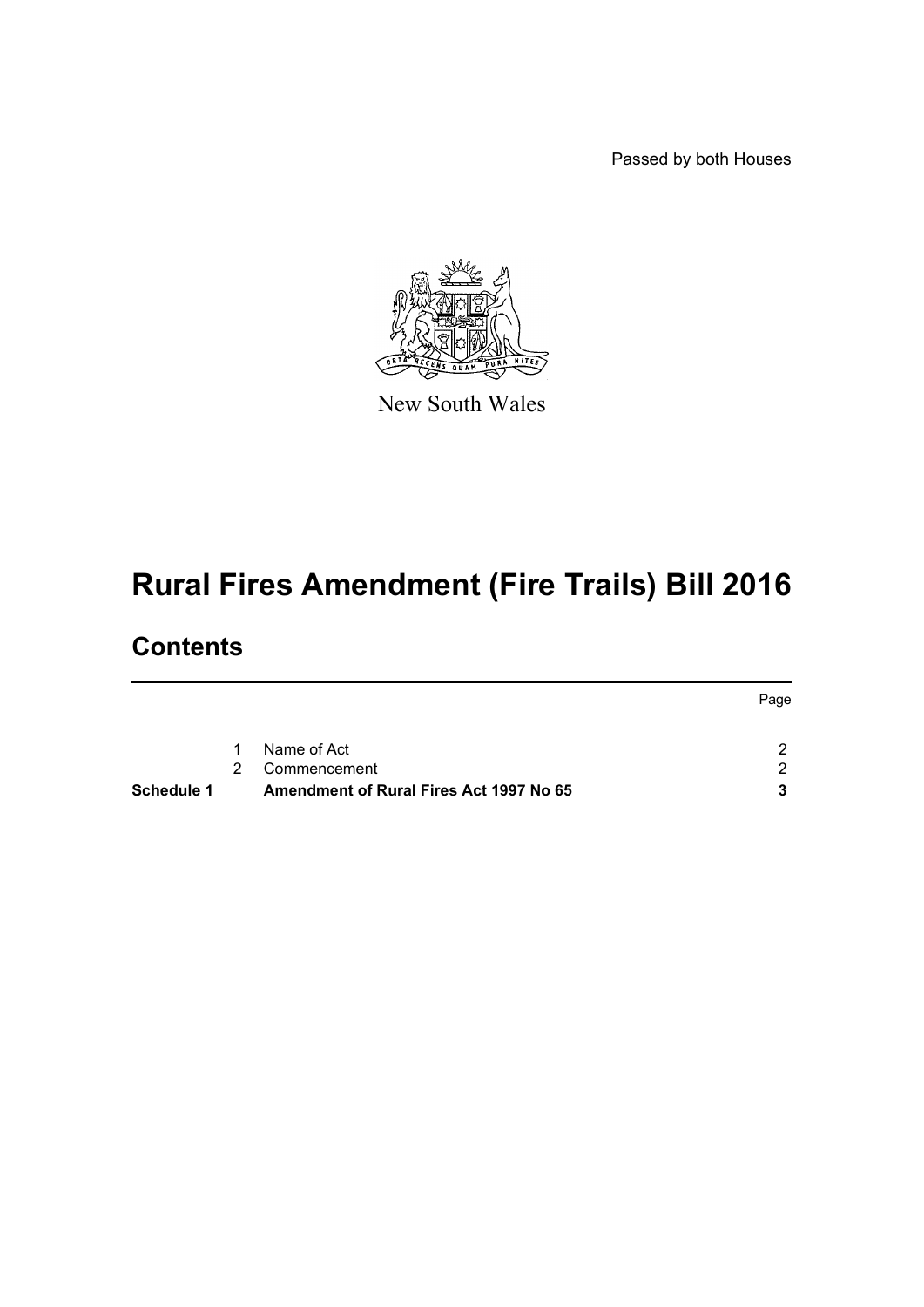*I certify that this public bill, which originated in the Legislative Assembly, has finally passed the Legislative Council and the Legislative Assembly of New South Wales.*

> *Clerk of the Legislative Assembly. Legislative Assembly, Sydney,* , 2016



New South Wales

# **Rural Fires Amendment (Fire Trails) Bill 2016**

Act No , 2016

An Act to amend the *Rural Fires Act 1997* to provide a system for establishing, maintaining and protecting fire trails on public land and private land; and for other purposes.

*I have examined this bill and find it to correspond in all respects with the bill as finally passed by both Houses.*

*Assistant Speaker of the Legislative Assembly.*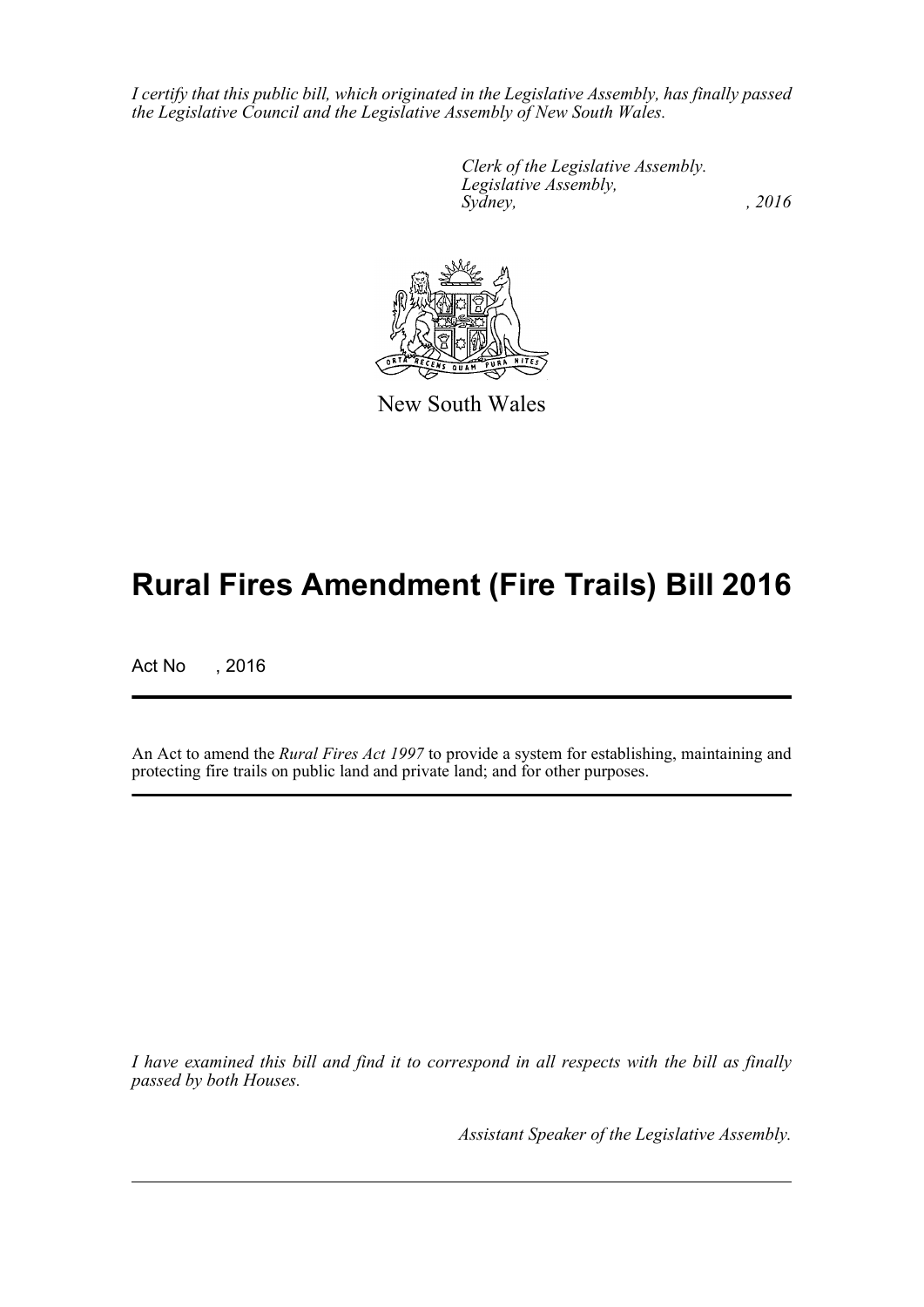# <span id="page-2-0"></span>**The Legislature of New South Wales enacts:**

## **1 Name of Act**

This Act is the *Rural Fires Amendment (Fire Trails) Act 2016*.

## <span id="page-2-1"></span>**2 Commencement**

This Act commences on a day or days to be appointed by proclamation.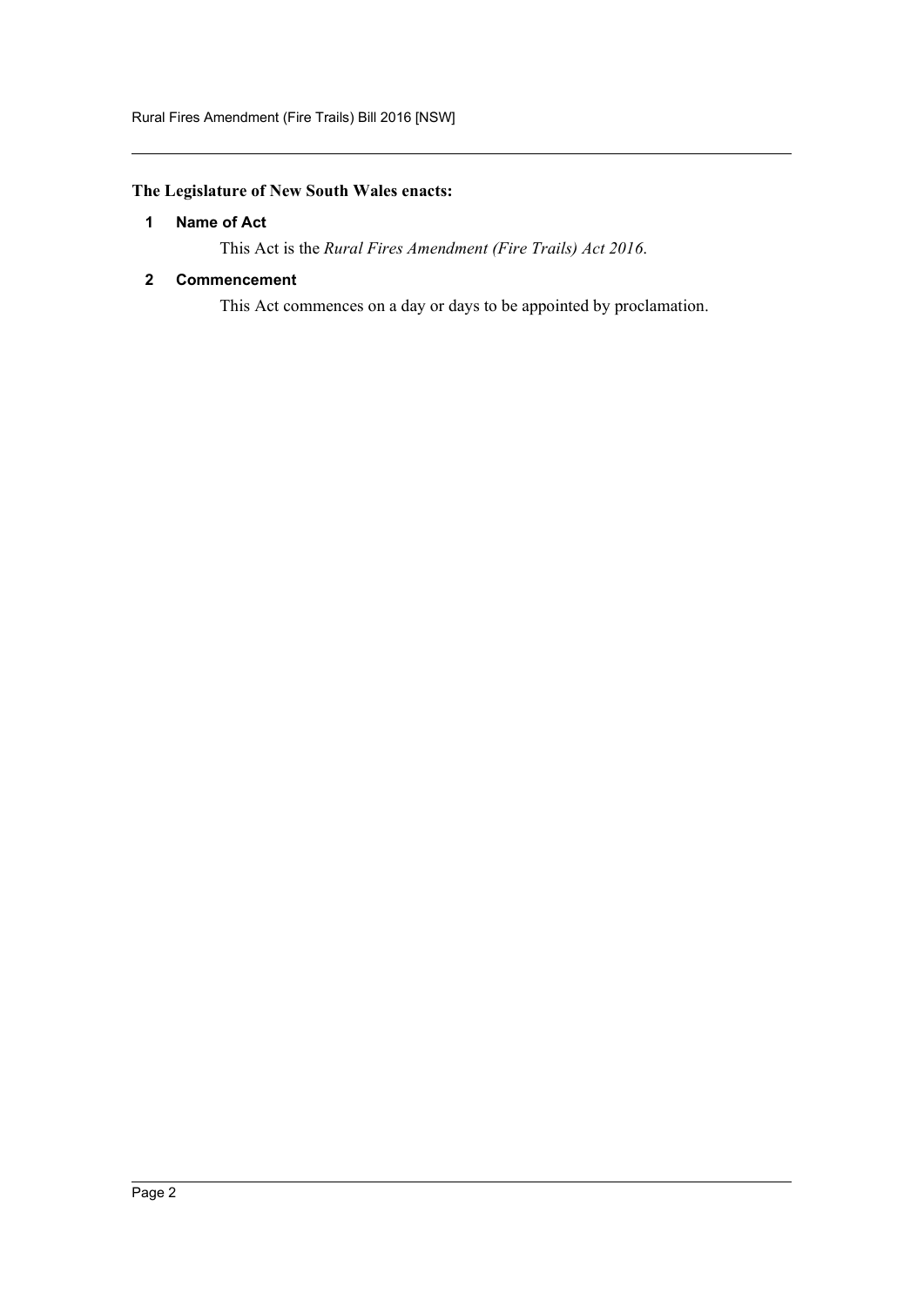# <span id="page-3-0"></span>**Schedule 1 Amendment of Rural Fires Act 1997 No 65**

## **[1] Section 51 Functions of Bush Fire Management Committees**

Insert "and fire access and fire trail plan" after "bush fire risk management plan" in section 51 (1A).

## **[2] Section 52 Bush Fire Management Committees to prepare plans**

Insert after section 52 (2):

- (3) Each Bush Fire Management Committee must, in accordance with this Division, prepare and submit to the Bush Fire Co-ordinating Committee a draft fire access and fire trail plan for the rural fire district or other part of the State for which it is constituted.
- (4) A draft fire access and fire trail plan must be prepared and submitted to the Bush Fire Co-ordinating Committee by a Bush Fire Management Committee:
	- (a) within the period (the *original period*) notified to it by the Bush Fire Co-ordinating Committee, and
	- (b) thereafter within each successive 5 year period following the end of the original period.

## **[3] Section 54A**

Insert after section 54:

## **54A Content of draft fire access and fire trail plan**

- (1) A draft fire access and fire trail plan is to provide schemes for appropriate means of accessing land to prevent, fight, manage or contain bush fires, and in particular may do so by identifying or providing for the identification of suitable existing or proposed fire trails.
- (2) A draft fire access and fire trail plan is to set out matters in conformity with the Fire Trail Standards.
- (3) The Commissioner may direct a Bush Fire Management Committee to amend a draft fire access and fire trail plan prepared and submitted by it.

## **[4] Section 59A**

Insert after section 59:

## **59A Adoption of fire access and fire trail plan**

- (1) After preparing a draft fire access and fire trail plan for the rural fire district or other part of the State for which it is constituted, the Bush Fire Management Committee is to submit the plan to the Bush Fire Co-ordinating Committee.
- (2) When a draft fire access and fire trail plan is submitted to the Bush Fire Co-ordinating Committee, it must review the provisions of the draft plan and of any current fire access and fire trail plan.
- (3) After the review, the Bush Fire Co-ordinating Committee may:
	- (a) approve the draft plan (as submitted or after amendment by the Bush Fire Co-ordinating Committee) and revoke any other fire access and fire trail plan to the extent that it makes corresponding provisions for that rural fire district or other part of the State, or
	- (b) vary another fire access and fire trail plan for some or all of the same rural fire district or part of the State so as to incorporate in the other plan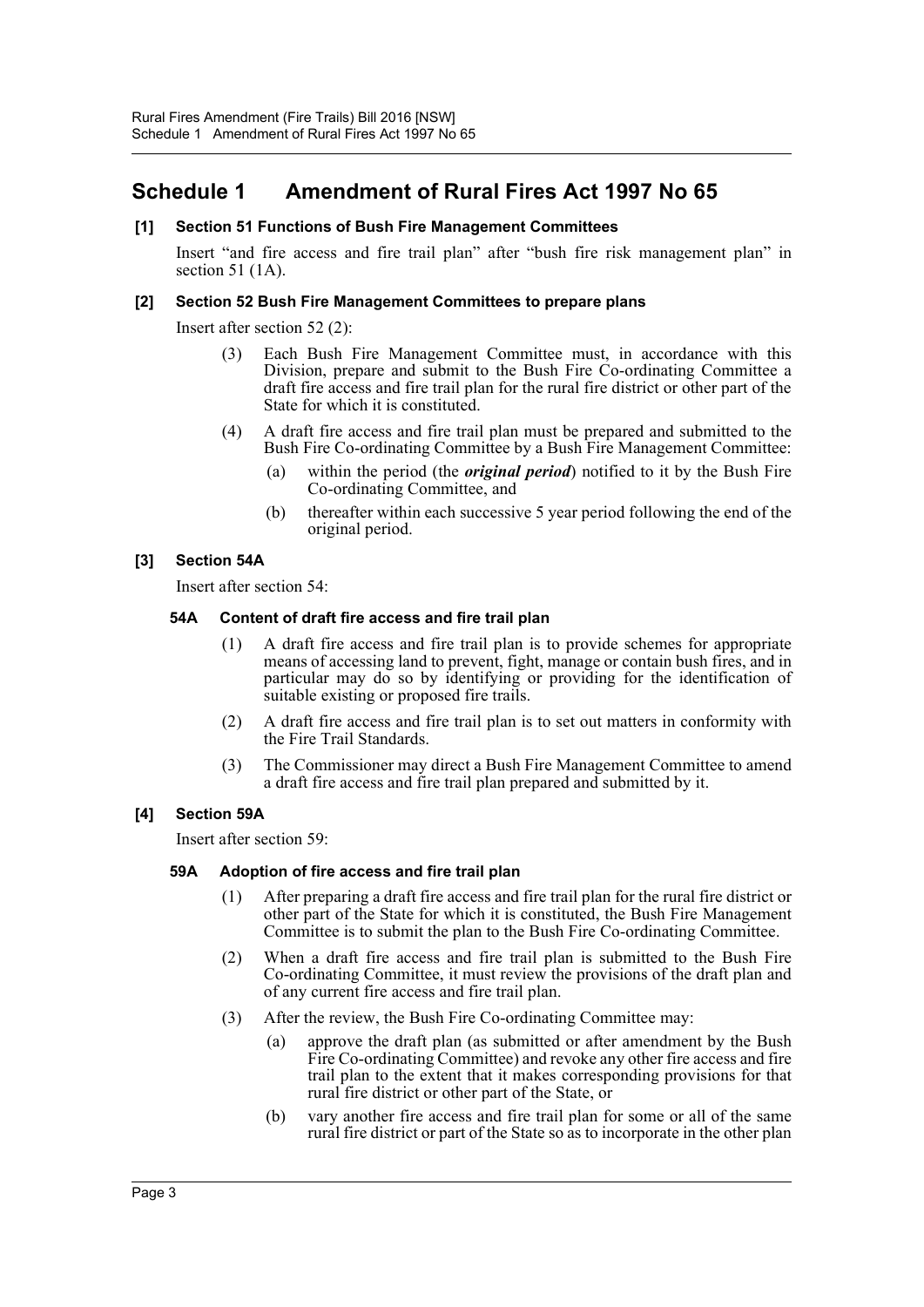some or all of the provisions of the draft plan (as submitted or after amendment by the Bush Fire Co-ordinating Committee).

(4) A fire access and fire trail plan prevails over a bush fire risk management plan to the extent of any inconsistency.

## **[5] Part 3B**

Insert after Part 3A:

# **Part 3B Fire trails**

## **Division 1 Preliminary**

## **62I Purpose of this Part**

The purpose of this Part is to provide for the establishment, maintenance, protection, certification and registration of fire trails (whether existing or new), and for associated purposes.

**Note.** Provisions for fire access and fire trail plans are contained in Part 3.

## **62J Definitions**

(1) In this Part:

*private land* means land that is not public land.

*public land* means managed land, unoccupied Crown land, or land owned or occupied by a public authority.

(2) For the purposes of this Part and without limiting the meaning of the term *occupier* in this Act, a public authority responsible for any particular land is taken to be the occupier of the land.

## **Division 2 Fire Trail Standards**

## **62K Fire Trail Standards**

- (1) The Commissioner may make Fire Trail Standards.
- (2) The Fire Trail Standards are to provide standards for fire trails on land throughout the State, and in particular to provide, as far as practicable, practical networks of fire trails.
- (3) Without limitation, the Fire Trail Standards may:
	- (a) relate to:
		- (i) the structure and form of fire access and fire trail plans, and
		- (ii) the classification, length, width, gradient, signage, construction standards and maintenance of fire trails, and
	- (b) require a fire access and fire trail plan to include a treatment register for fire trails that is approved by the Commissioner from time to time.
- (4) The Fire Trail Standards must be published in the Gazette and on the NSW Rural Fire Service website.
- (5) The Fire Trail Standards may:
	- (a) apply generally or be limited in their application by reference to specified exceptions or factors, or
	- (b) apply differently according to different factors of a specified kind, or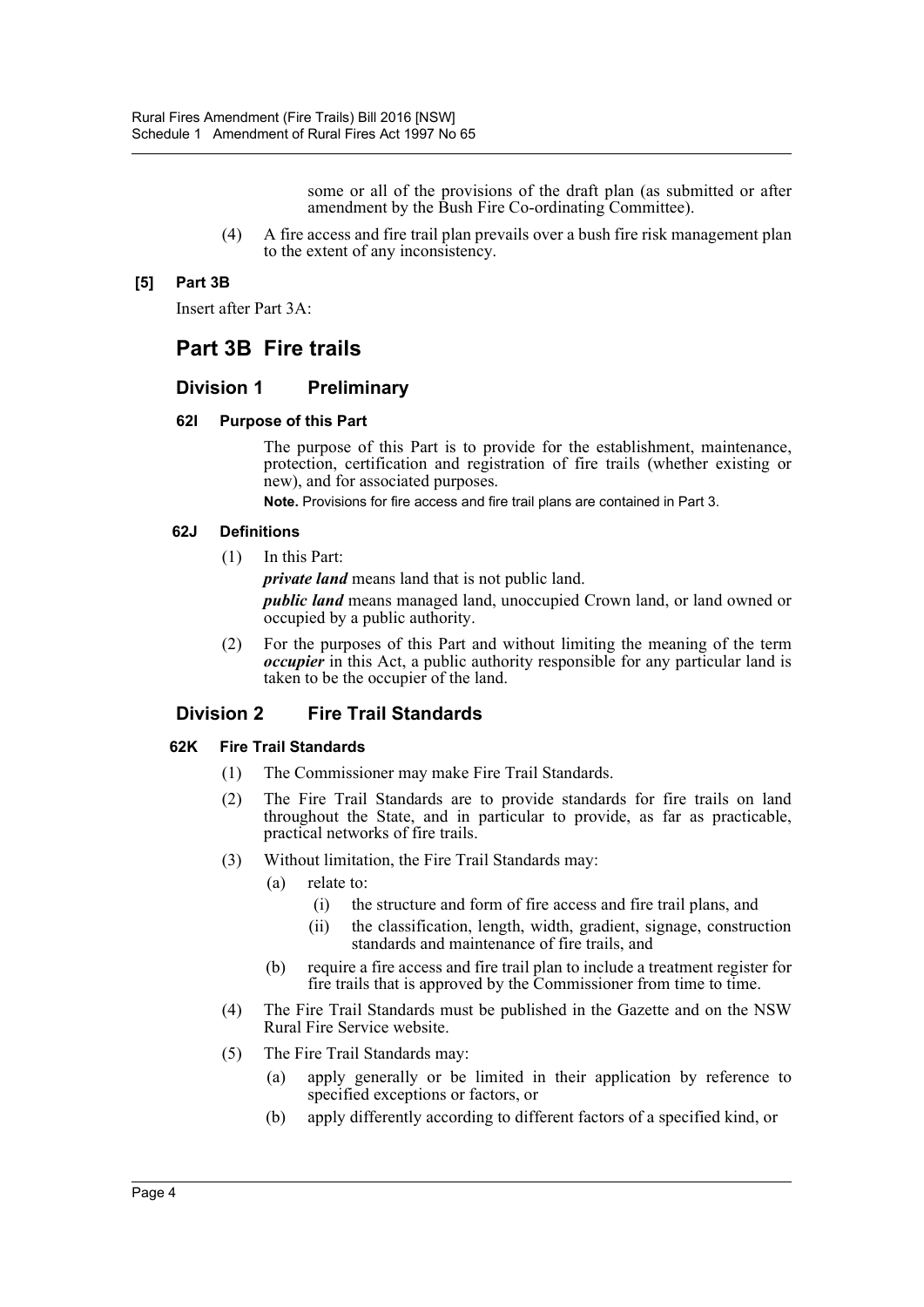(c) authorise any matter or thing to be from time to time determined, applied or regulated by any specified person or body,

or may do any combination of those things.

- (6) The reference in this section to a treatment register for fire trails is a reference to a register that specifies action to be taken or records action taken (or both) to ensure a fire trail complies with relevant Fire Trail Standards.
- (7) The reference in this section to making Fire Trail Standards extends to changing them by varying or replacing them from time to time.
- (8) A change to a requirement under the Fire Trail Standards does not apply to fire trails to which a then existing direction under section 62L or a then existing agreement under section 62M applies, unless the standard is less onerous in its effect or the owner and occupier (if any) of the land concerned consent to the change.

## **Division 3 Directions and agreements for fire trails**

## **62L Directions for fire trails on public land**

- (1) This section applies to public land.
- (2) The Commissioner may give a direction in writing that a fire trail be established and maintained on specified public land for the purposes of this Part. The direction must provide particulars of the fire trail including its location, and a copy is to be given to each owner and occupier (if any) of the land of whom the Commissioner is aware.
- (3) A direction for the establishment of a fire trail may apply to a new fire trail or an existing fire trail or a combination of both.
- (4) A direction for the establishment of a fire trail operates to establish the fire trail as a designated fire trail (even if the fire trail is not yet wholly or partly created).

**Note.** Section 62N enables certification of an existing fire trail without the need for a direction under this section.

- (5) The Commissioner may revoke a direction for the establishment of a fire trail at any time before the fire trail is registered under this Part.
- (6) A designated fire trail ceases to be so designated when it is registered as a fire trail or the direction for its establishment is revoked before its registration.
- (7) A reference in this section to:
	- (a) a new fire trail includes a reference to a new part of an existing fire trail, and
	- (b) an existing fire trail includes a reference to a part of an existing fire trail.

## **62M Agreements for fire trails on private land**

- (1) This section applies to private land.
- (2) The Commissioner may enter into negotiations with the owner of private land for an agreement between the Commissioner and the owner in writing that a fire trail be established on the land for the purposes of this Part. The agreement must provide particulars of the fire trail including its location.
- (3) The agreement may apply to a new fire trail or an existing fire trail (or part of an existing fire trail) or both.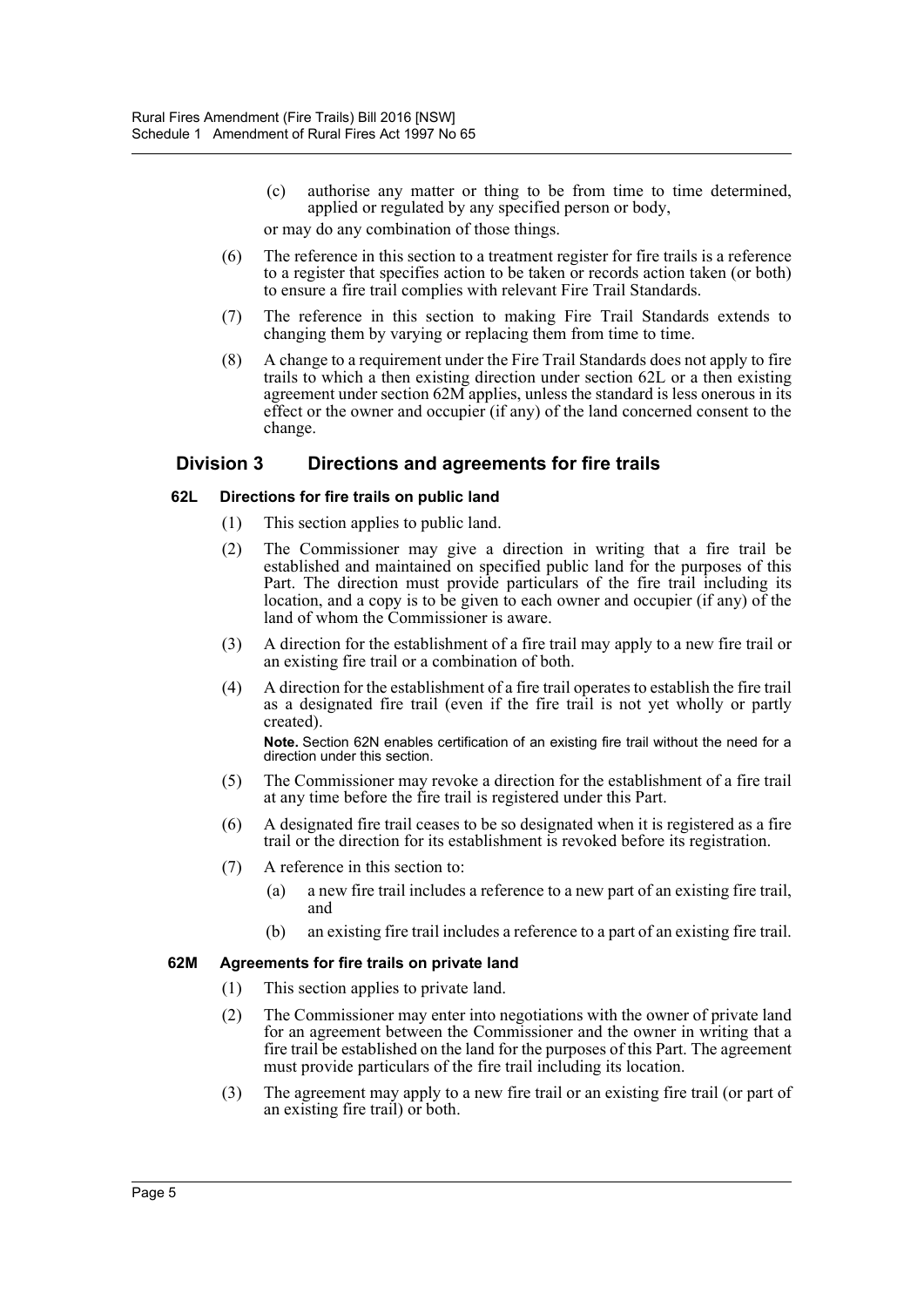- (4) The agreement must:
	- (a) be in a form approved by the Commissioner, and
	- (b) state that the agreement is for the purposes of this Part, and
	- (c) acknowledge the consent of the owner to the designation and registration of the fire trail under this Part.
- (5) The Service Standards may provide for the procedures in respect of negotiations referred to in this section, including information to be provided to the owner of land.
- (6) The Commissioner may enter into any such agreements.
- (7) An agreement for the establishment of a fire trail operates to establish the fire trail as a designated fire trail (even if the fire trail is not yet wholly or partly created).

**Note.** If an existing fire trail is the subject of an existing agreement for a fire trail on private land, section 62N enables certification of the existing fire trail without the need for an agreement under this section.

- (8) A designated fire trail ceases to be so designated when it is registered as a fire trail or if the Commissioner and the owner of the land concerned agree to withdraw from the agreement before the fire trail is registered.
- (9) An agreement must not be entered into with the owner of private land if:
	- (a) the occupier of the land on which the fire trail the subject of the proposed agreement is situated is not the owner of the land, and
	- (b) the occupier has not consented, in writing, to the agreement.

## **Division 4 Certification and registration of fire trails**

## **62N Certification of fire trails**

- (1) The Commissioner may, for the purposes of this Act, certify:
	- (a) a fire trail situated on public land—if the fire trail is the subject of a direction under section 62L, or
	- (b) a fire trail situated on private land—if the fire trail is the subject of an agreement under section 62M, or
	- (c) an existing fire trail situated on public land—if the fire trail is referred to in a fire access and fire trail plan, or
	- (d) an existing fire trail situated on private land—if the fire trail is referred to in a fire access and fire trail plan and the fire trail is the subject of an agreement for the establishment of a fire trail entered into before the commencement of this section.
- (2) A fire trail may be certified only if it fully complies with the Fire Trail Standards at the time of certification.

## **62O Register of certified fire trails**

- (1) The Commissioner is to keep a register of certified fire trails.
- (2) A copy of the register is to be published on the NSW Rural Fire Service website.
- (3) A certified fire trail is registered when its name or other identifying description is placed on the register.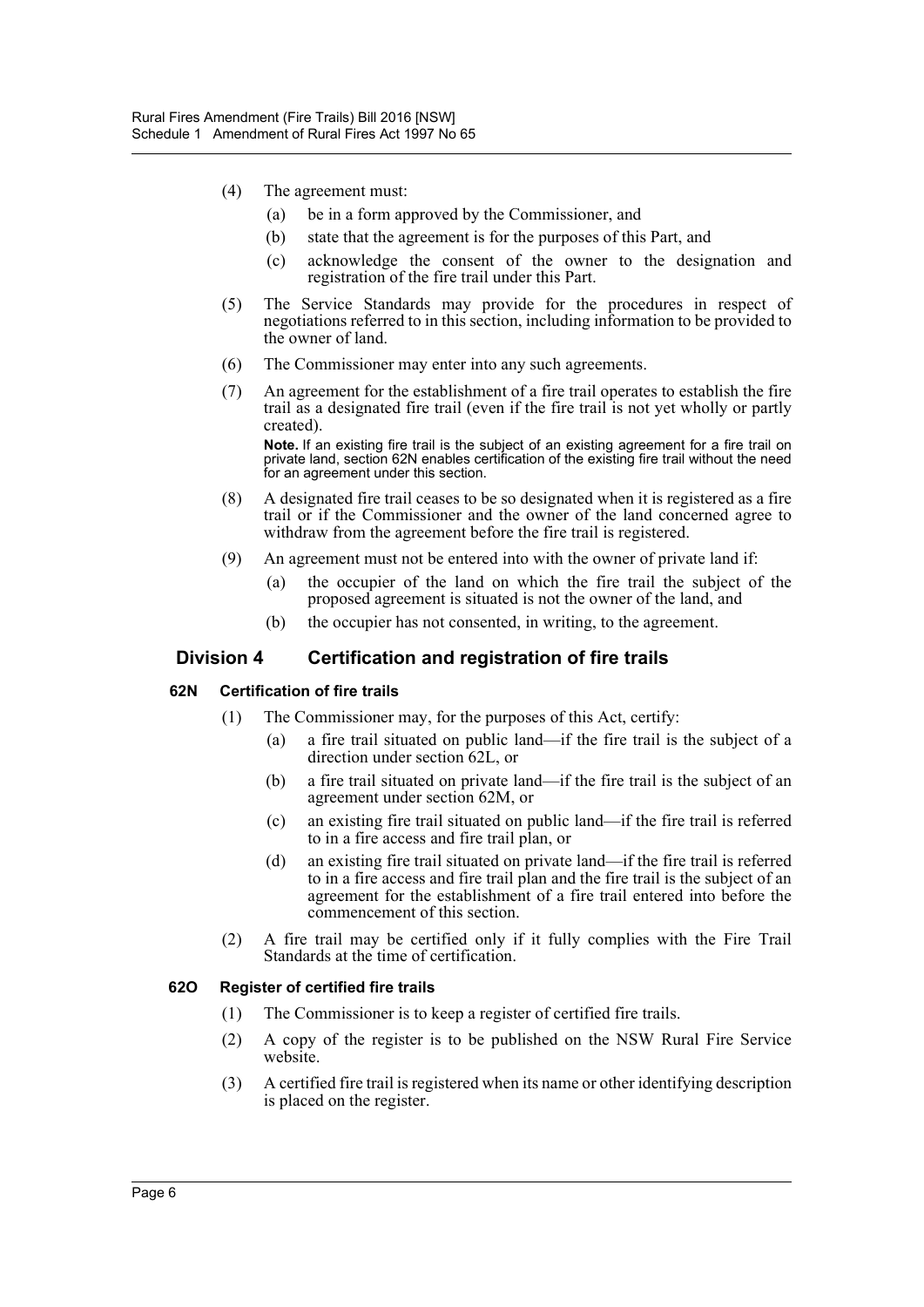(4) The Commissioner may assign and vary names or other descriptions of certified fire trails.

## **Division 5 Fire trail complaints**

#### **62P Fire trail complaints**

A complaint may be made under this Division that a registered fire trail does not comply with the Fire Trail Standards in any material respect.

#### **62Q Who may make a fire trail complaint**

A fire trail complaint may be made by any owner or occupier of land adjacent to or in the vicinity of the land on which the registered fire trail is situated.

#### **62R How and to whom complaints are to be made**

- (1) A fire trail complaint is to be made by:
	- (a) giving it to the Commissioner, or
	- (b) sending it to the Commissioner by post or email or in any other way approved by the Commissioner.
- (2) A fire trail complaint must be made in writing, must identify the complainant and must state the grounds for the complaint.
- (3) Written notice of the making of the complaint and the grounds of the complaint are to be given by the Commissioner to the owner or occupier of the land to which the complaint relates as soon as practicable after the complaint is received.

#### **62S Investigation of complaint**

- (1) The Commissioner must investigate a fire trail complaint as soon as practicable after it is received.
- (2) The Commissioner may investigate the complaint as the Commissioner thinks fit.
- (3) The Commissioner may decline to deal with a complaint, or dismiss a complaint, that the Commissioner considers to be vexatious, misconceived, frivolous or lacking in substance.
- (4) The Commissioner is to notify the complainant if the Commissioner declines to deal with, or dismisses, the complaint. **Note.** Section 62ZP includes power to enter and inspect land in connection with this Division.

## **62T Action that may be taken by Commissioner**

- (1) If, in relation to a fire trail complaint, the Commissioner finds that a registered fire trail does not comply with the Fire Trail Standards in a material respect, the Commissioner may take action under Division 6 or any other relevant provision of this Act.
- (2) Nothing in subsection (1) affects the operation of Division 6 or any other relevant provision referred to in that subsection.

#### **62U Complainant to be notified of action taken**

If any action is taken by the Commissioner in relation to a fire trail complaint, the Commissioner must, as soon as practicable after it is taken, advise the complainant of the action taken.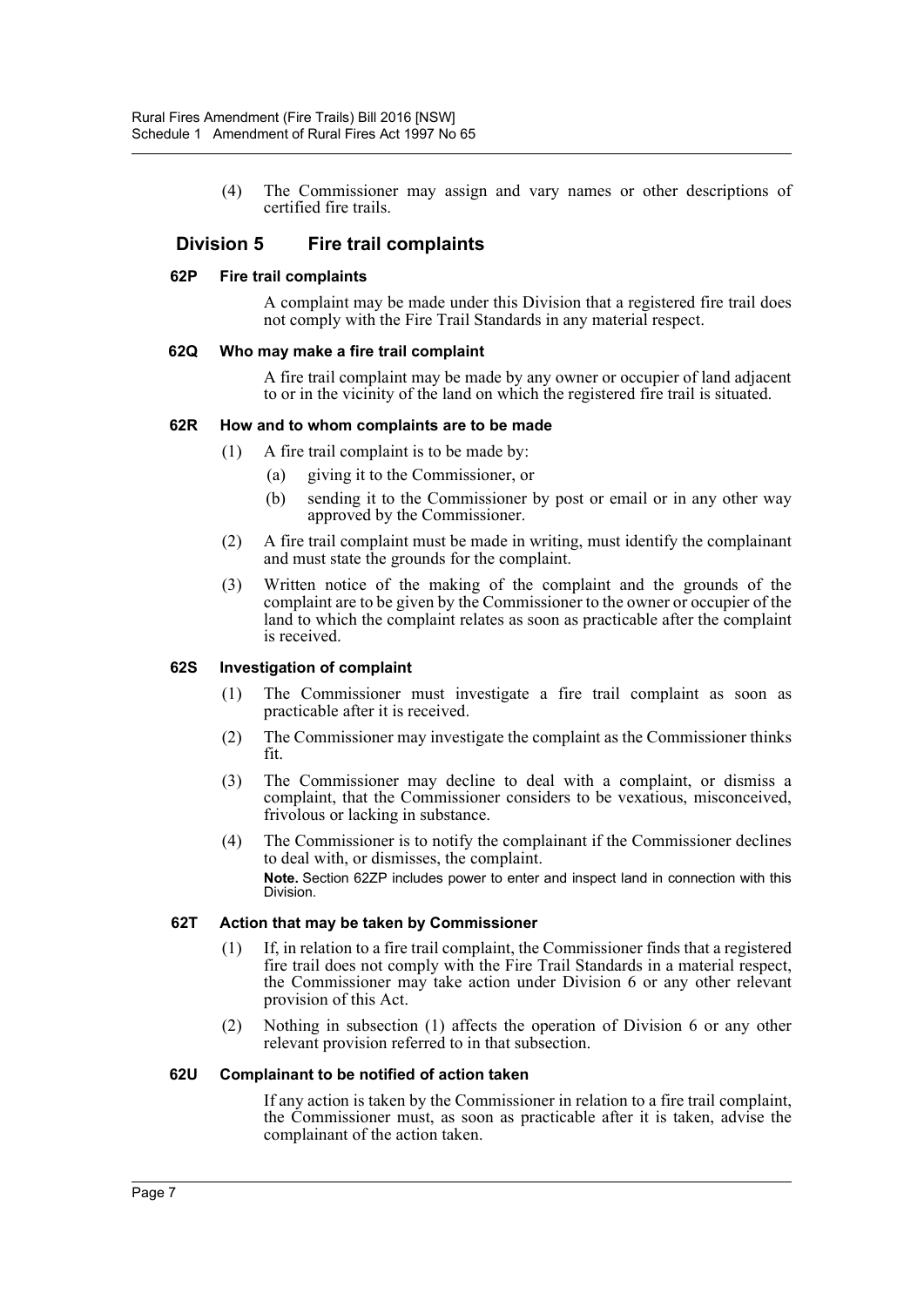## **Division 6 Construction, maintenance and rectification work**

## **62V Application of this Division**

- (1) This Division applies to land on which a designated fire trail or registered fire trail is situated.
- (2) This Division applies whether or not a complaint is made under Division 5 in relation to the matter concerned.

**Note 1.** The term *fire trail rectification work* is defined in the Dictionary at the end of this Act.

**Note 2.** Section 62ZP includes power to enter and inspect land in connection with this Division.

#### **62W Construction and maintenance of fire trails**

- (1) It is the duty of the owner or occupier of the land on which a designated fire trail or registered fire trail is situated to construct (to the extent that it has not already been constructed) and to maintain the fire trail in accordance with the Fire Trail Standards and any steps that are included in a fire access and fire trail plan applying to the land.
- (2) Subsection (1) does not impose a duty on an occupier of public land who:
	- (a) is in occupation of the land when the direction is given under section 62L in relation to the land, and
	- (b) is not a public authority.
- (3) An owner or occupier is liable for the costs incurred by it in performing the duty imposed by this section.
- (4) Subsections (1) and (3) have effect subject to the terms of any agreement between the Commissioner and the owner (or former owner) of the land concerned.

#### **62X Fire trail rectification work on unoccupied Crown land and managed land**

A person authorised by the Commissioner may carry out fire trail rectification work on unoccupied Crown land or managed land with the assistance of such other persons as the authorised person considers to be necessary for the purpose.

#### **62Y Fire trail rectification notices**

- (1) A fire trail management officer may, by notice in writing, require the owner or occupier of any land (including land referred to in section 62X) to carry out fire trail rectification work specified in the notice on the land.
- (2) A notice under this section may specify circumstances in which, conditions under which, places at which, the manner in which and the time within which the fire trail rectification work is to be carried out.
- (3) The time within which fire trail rectification work is to be carried out must not be less than 28 days after the notice is given.
- (4) The requirements and conditions so specified must include any requirements specified in a fire access and fire trail plan that is applicable to the land and is in force.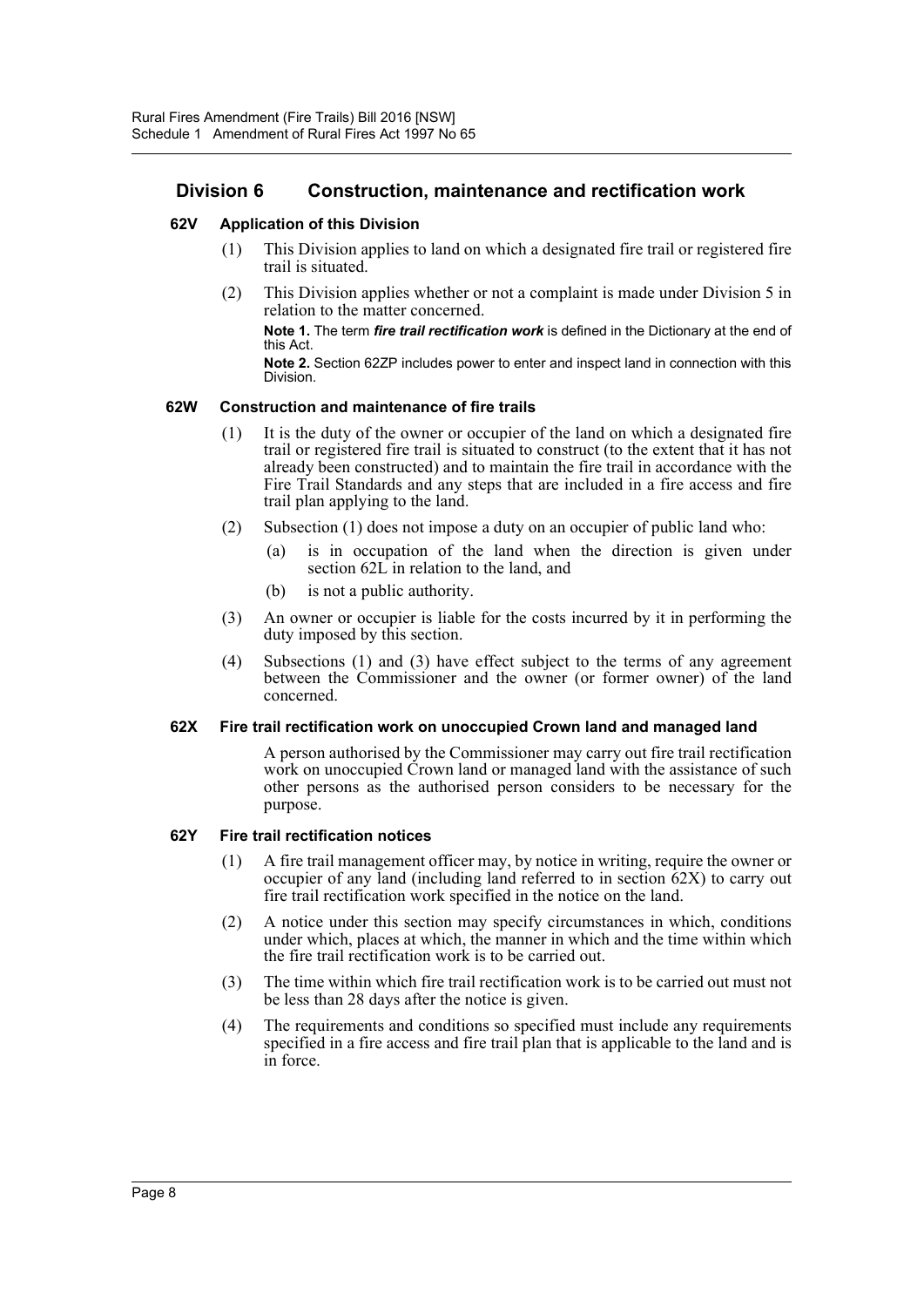- (5) An owner or occupier of land to whom a fire trail rectification notice is given must comply with the requirements specified in the notice. Maximum penalty: 220 penalty units (in the case of a corporation or public authority) or 20 penalty units or imprisonment for 2 years or both (in any other case).
- (6) A notice under this section that is the subject of an objection or appeal under section 62Z or 62ZA does not have effect until the objection or appeal is finally determined.

## **62Z Objection to notices**

- (1) A person on whom a fire trail rectification notice has been served under section 62Y may, within 28 days of the service of the notice, lodge an objection to the notice with the fire trail management officer who served the notice stating the grounds of objection, or, if that officer is not available, any other fire trail management officer.
- (2) If a person lodges an objection, the fire trail management officer and the person must genuinely attempt to resolve the matter by consultation having regard to:
	- (a) the provisions of any fire access and fire trail plan applicable to the land that is in force, and
	- (b) any other matters prescribed by the regulations.
- (3) Within 28 days of the lodging of an objection, the fire trail management officer must:
	- (a) confirm the notice, or
	- (b) vary the notice, if the fire trail management officer is satisfied that the variation will appropriately address the issue, or
	- (c) withdraw the notice, if the fire trail management officer is satisfied that there is no longer any need for the notice to be served.
- (4) If the fire trail management officer confirms or varies the notice, the officer must give the person who lodged the objection notice of the decision and must specify a time after the notice is given within which the person must comply with the notice as confirmed or varied.

## **62ZA Appeal against notices**

- (1) A person on whom notice of a decision on an objection to a notice under section 62Z has been served may appeal in writing to the Commissioner within 28 days of the service of the notice stating the grounds of appeal.
- (2) The Commissioner must:
	- (a) consider the appeal within a reasonable time, and
	- (b) take into account all relevant circumstances, including the matters referred to in section 62Z (2).
- (3) After considering the appeal, the Commissioner must:
	- (a) confirm the notice, or
	- (b) vary the notice in any way the Commissioner thinks fit, or
	- (c) cancel the notice.
- (4) If the Commissioner confirms or varies the notice, the Commissioner must give the person who lodged the appeal notice of his or her decision and must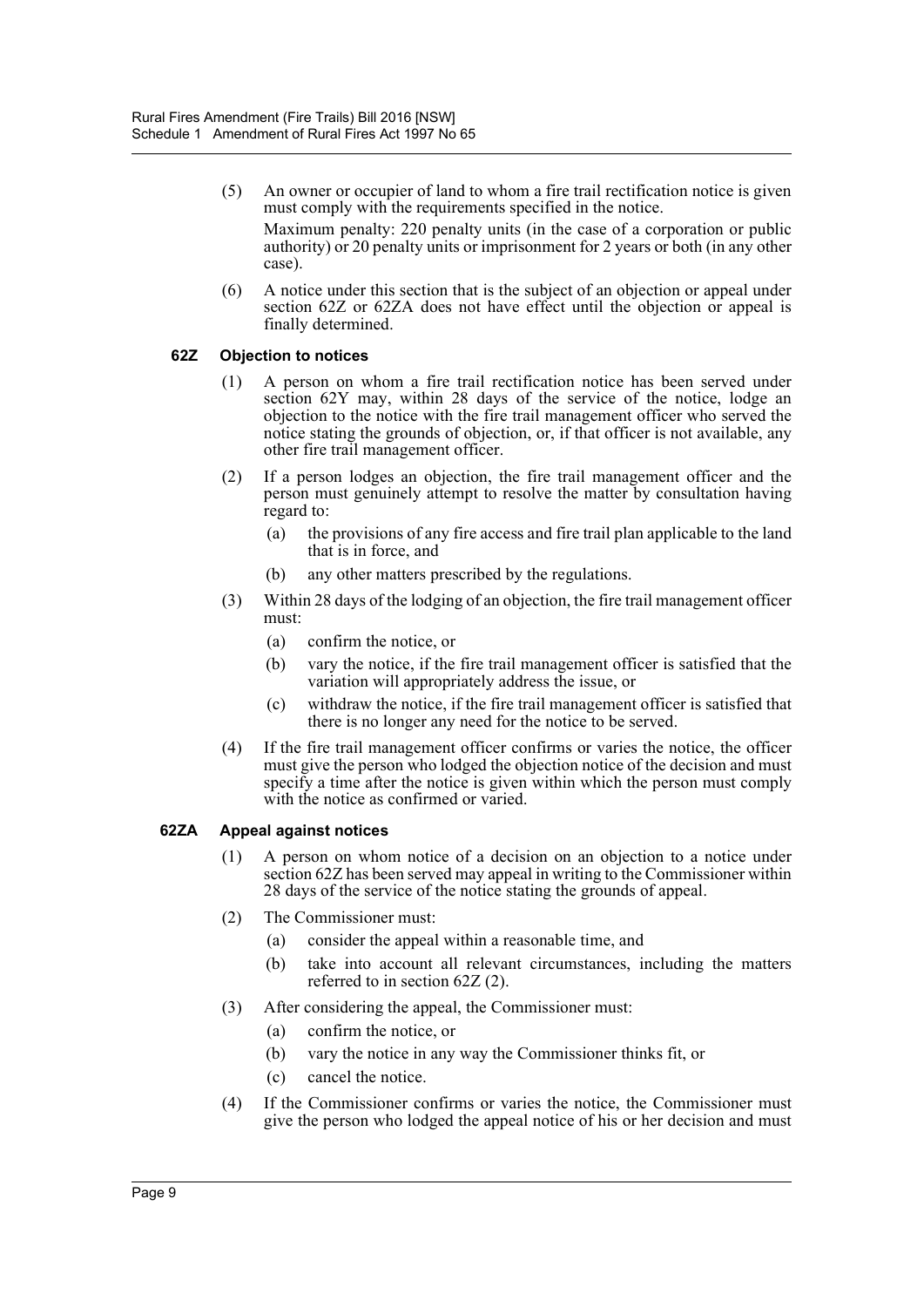specify a time after the notice is given within which the person must comply with the notice as confirmed or varied.

## **62ZB Duties of fire trail management officer**

- (1) A fire trail management officer who requires an occupier or owner of land to take action under a fire trail rectification notice must give notice in the approved form to such persons or bodies as may be prescribed by the regulations.
- (2) It is a duty of a fire trail management officer to keep a record of whether or not fire trail rectification work has been carried out in accordance with a fire trail rectification notice.

#### **62ZC Fire trail rectification work in default of compliance with notice**

- (1) In this section:
	- *relevant notice* means:
	- (a) a fire trail rectification notice, or
	- (b) if a fire trail rectification notice is the subject of an objection or appeal, a notice under section 62Z (4) or 62ZA  $(\tilde{4})$ , respectively.
- (2) If within a reasonable time the person to whom a relevant notice is given fails to comply with any requirement of the notice, the Commissioner may, without prejudice to the person's liability, carry out the required fire trail rectification work.
- (3) Any costs incurred by the Commissioner in carrying out work under this section (including costs incurred in obtaining the approval of any local or public authority under any other law to carry out the work) may be recovered from the person as a debt due to the Crown in a court of competent jurisdiction.

## **62ZD Defence to court proceedings**

If:

- (a) the occupier and the owner of the land in respect of which a fire trail rectification notice is given are not the same person, and
- (b) the owner of that land has been prosecuted under section  $62Y(5)$  or an action for recovery of costs has been taken against the owner under section 62ZC (3),

it is a defence to that prosecution or action if the court is satisfied that that owner had no legal right, as between the owner and the occupier of that land, to enter that land and comply with the requirements of the notice.

#### **62ZE Certain damage to property caused by fire trail rectification work covered by fire insurance**

- (1) Any damage to property caused by a person in the exercise in good faith of a power conferred by or under this Division is to be taken to be damage by fire within the meaning of any policy of insurance against fire covering the damaged property.
- (2) This section does not apply in relation to an entry on land that is authorised by section 62ZP.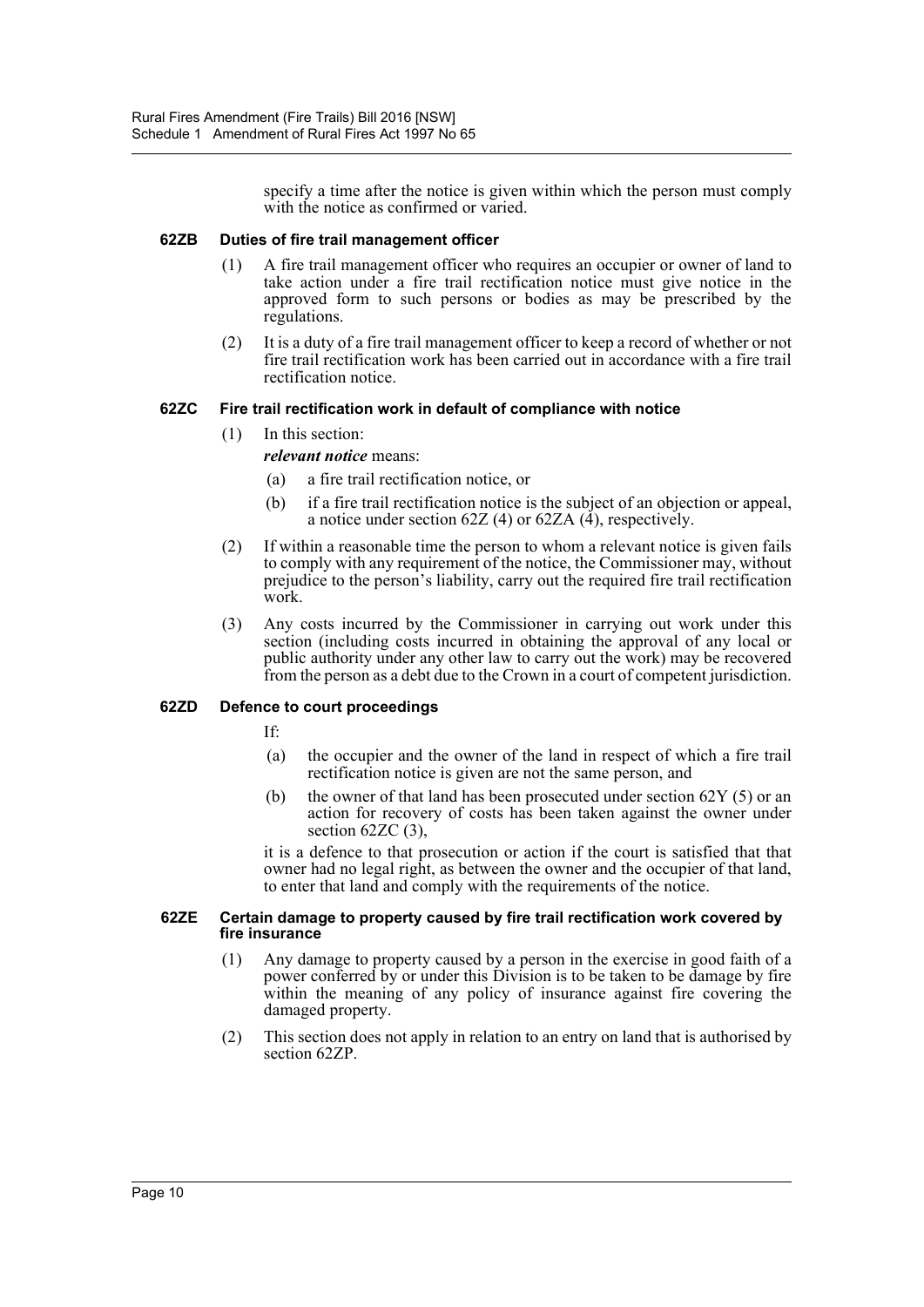## **62ZF Fire trail rectification work on damaged or destroyed fire trail**

A reference in this Division to a fire trail includes a reference to a former fire trail that has fallen into disuse or has been wholly or partly blocked, damaged or destroyed.

## **Division 7 Closure of designated or registered fire trails**

#### **62ZG Extended meaning of closure**

For the purposes of this Division, a fire trail is taken to be *closed* if:

- (a) the trail is wholly or partly removed or destroyed, or
- (b) the trail is obstructed so that the trail is not available for use as a fire trail, or
- (c) a sign has been placed indicating that the trail is not available for use as a fire trail, or
- (d) the trail is otherwise not available for proper use as a fire trail.

#### **62ZH Unauthorised closure of designated or registered fire trails**

- (1) The Commissioner may carry out all work reasonably necessary to remedy the unauthorised closure of a designated fire trail or a registered fire trail so that it becomes available for use as a fire trail.
- (2) Any costs incurred by the Commissioner in carrying out work under this section may be recovered from the owner or occupier of the land on which the fire trail is situated as a debt due to the Crown in a court of competent jurisdiction.

#### **62ZI Offence to close designated or registered fire trail**

A person must not, without reasonable excuse:

- (a) close a designated fire trail or a registered fire trail, or
- (b) incite or encourage any other person to close a designated fire trail or a registered fire trail.

Maximum penalty: 220 penalty units (in the case of a corporation or public authority) or 20 penalty units or imprisonment for 2 years or both (in any other case).

#### **62ZJ Termination of registration**

The Commissioner may, on the Commissioner's own initiative or on application under this Division, terminate the registration of the whole or a part of a fire trail.

## **62ZK Application for termination**

- (1) The owner of or the public authority responsible for the land on which a registered fire trail is situated may apply to the Commissioner in writing for the termination of the registration of the fire trail.
- (2) The application is to be referred to a fire trail management officer for consideration.
- (3) The fire trail management officer is to consider whether the registration should be terminated and is to make a recommendation to the Commissioner as to whether or not the application should be granted or refused.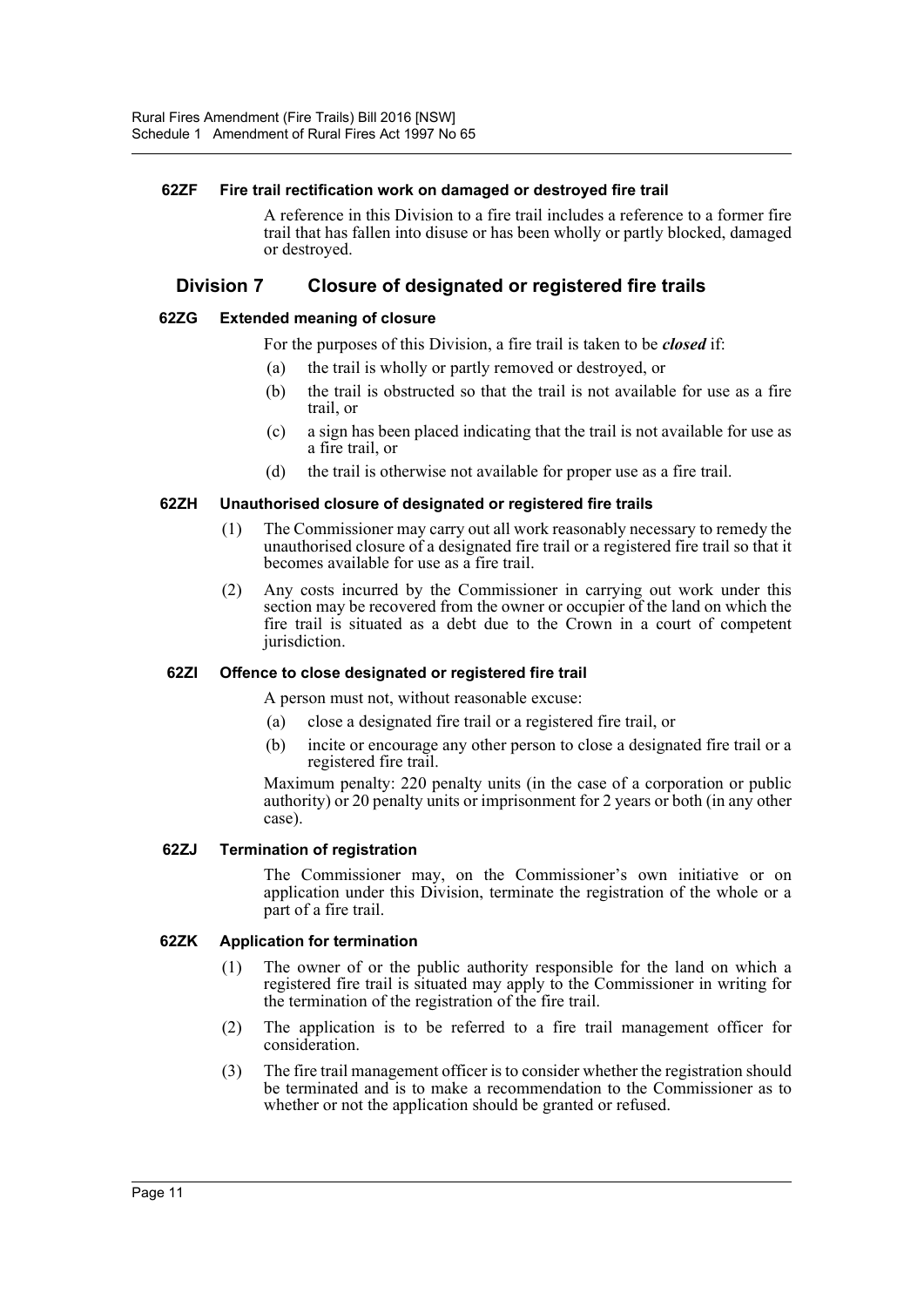- (4) A recommendation for refusal must state that the fire trail management officer is of the opinion there are no grounds, or there are insufficient grounds, to warrant termination and provide reasons.
- (5) The fire trail management officer must serve on the person who made the application a notice setting out the recommendation for refusal if the officer recommends that the application be refused.

## **62ZL Objection to notice**

- (1) A person on whom a notice of a recommendation for refusal has been served under section 62ZK may, within 28 days of the service of the notice, lodge an objection with the fire trail management officer who served the notice stating the grounds of objection or, if that officer is not available, any other fire trail management officer.
- (2) If a person lodges an objection, the fire trail management officer and the person must genuinely attempt to resolve the matter by consultation having regard to:
	- (a) the provisions of any fire access and fire trail plan applicable to the land that is in force, and
	- (b) any other matters prescribed by the regulations.
- (3) Within 28 days of the lodging of an objection, the fire trail management officer must confirm or vary the recommendation.
- (4) The fire trail management officer must give the applicant notice of the officer's decision.
- (5) If there is no available fire trail management officer, the Commissioner may deal with the matter under section 62ZM as if the recommendation had been confirmed and the applicant had appealed in accordance with subsection (1) of that section.

## **62ZM Appeal against notice**

- (1) A person on whom notice of a decision on an objection to a notice under section 62ZL has been served may appeal in writing to the Commissioner within 28 days of the service of the notice stating the grounds of appeal.
- (2) The Commissioner must:
	- (a) consider the appeal within a reasonable time, and
	- (b) take into account all relevant circumstances, including the matters referred to in section 62ZL (2).
- (3) After considering the appeal, the Commissioner must confirm, vary or reject the recommendation.
- (4) The Commissioner must terminate the registration to the extent that the recommendation for refusal is rejected.
- (5) The Commissioner must give the applicant notice of the Commissioner's decision.

## **62ZN Dealing with part only of registered fire trail**

(1) The purpose of this section is to enable an application for termination of registration to be made in relation to part only of a fire trail, and to enable an application to be dealt with by granting the application in part and refusing it as to the rest.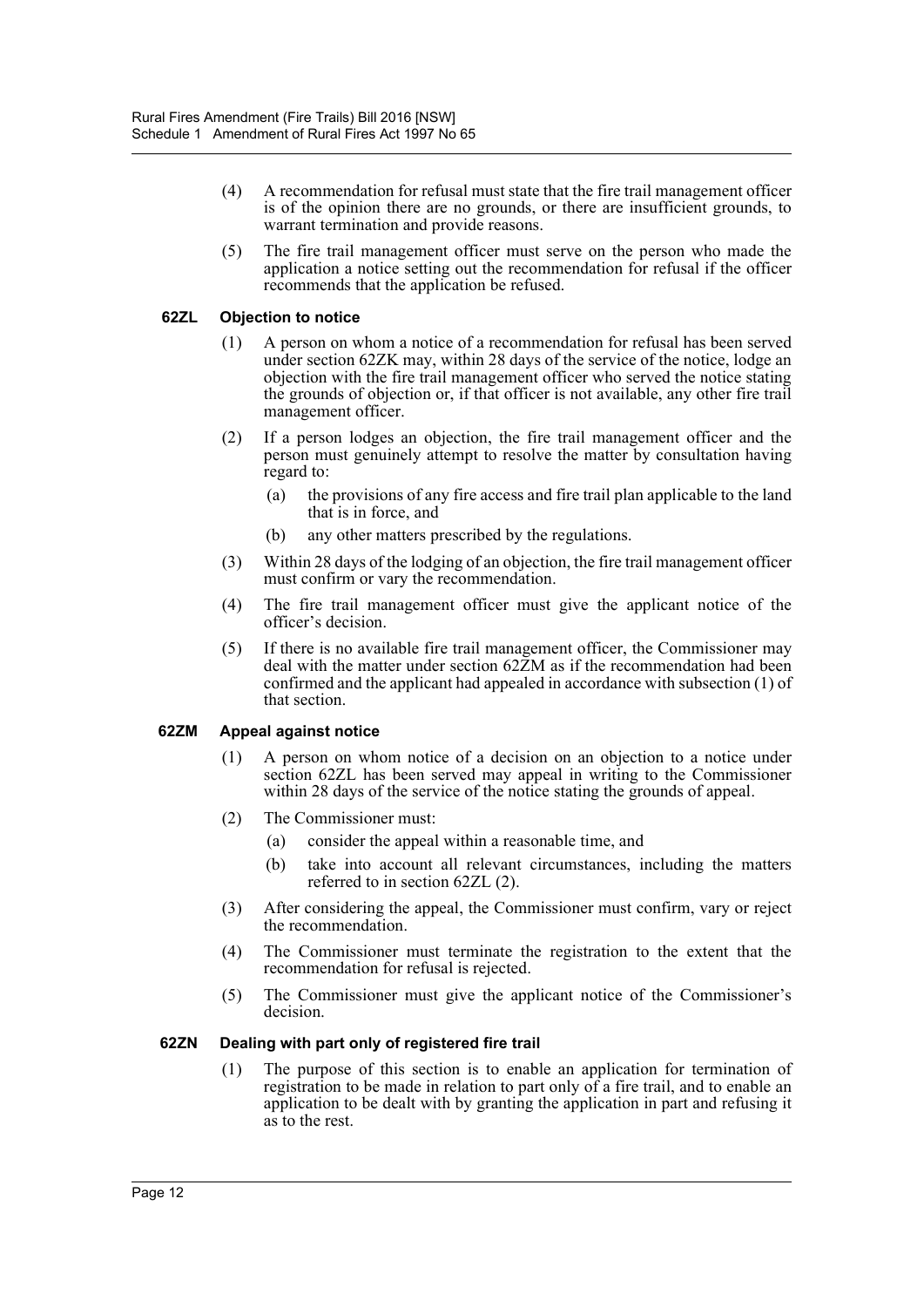- (2) This Division also authorises an application to be made under section 62ZK for the termination of the registration of part only of a fire trail.
- (3) This Division also authorises a fire trail management officer considering an objection under section 62ZL to recommend that an application for the termination of the registration of a fire trail (or part) be granted in part and refused as to the rest.
- (4) This Division also authorises the Commissioner when considering an appeal under section 62ZM to terminate the registration of part only of a fire trail.
- (5) This Division is to be construed accordingly and applies with any necessary adaptations.

## **Division 8 General**

## **62ZO Fire trail management officers**

The Commissioner may nominate a member of the Service as a fire trail management officer for the purposes of this Part.

## **62ZP Power to enter and inspect land**

- (1) The Commissioner or a member of the Service authorised by the Commissioner may, for any purpose referred to in subsection (2):
	- (a) enter during the daytime any part of land (other than a dwelling-house) that it is necessary to inspect for that purpose, and
	- (b) while on the land, make any reasonable enquiries and do anything else that is reasonably necessary.
- (2) The purpose for which functions may be exercised under this section in relation to land is to carry out any work authorised or permitted under this Part (including Divisions 6 and 7) or to consider or assess:
	- (a) whether a fire trail is situated on the land or should be established, or
	- (b) the suitability of a fire trail or proposed fire trail (or a part of it), or
	- (c) whether a designated fire trail or registered fire trail has been constructed or maintained in accordance with the Fire Trail Standards, or
	- (d) in particular and without limitation:
		- (i) whether a registered fire trail does not comply with the Fire Trail Standards in a material respect, as referred to in Division 5, or
		- (ii) whether a fire trail rectification notice should be served under section 62Y, or
	- (e) whether fire trail rectification work should be carried out under Division 6, or
	- (f) whether registration of a fire trail should be terminated.
- (3) The power to enter and inspect land under this section includes the power to enter any other land (other than a dwelling-house) reasonably necessary to be entered for the purpose of gaining access to the land.

## **62ZQ Designation and registration runs with the land**

(1) Designation as a designated fire trail or registration as a registered fire trail, whether the fire trail is on public land or private land, is not affected by a change of ownership or occupation of the land.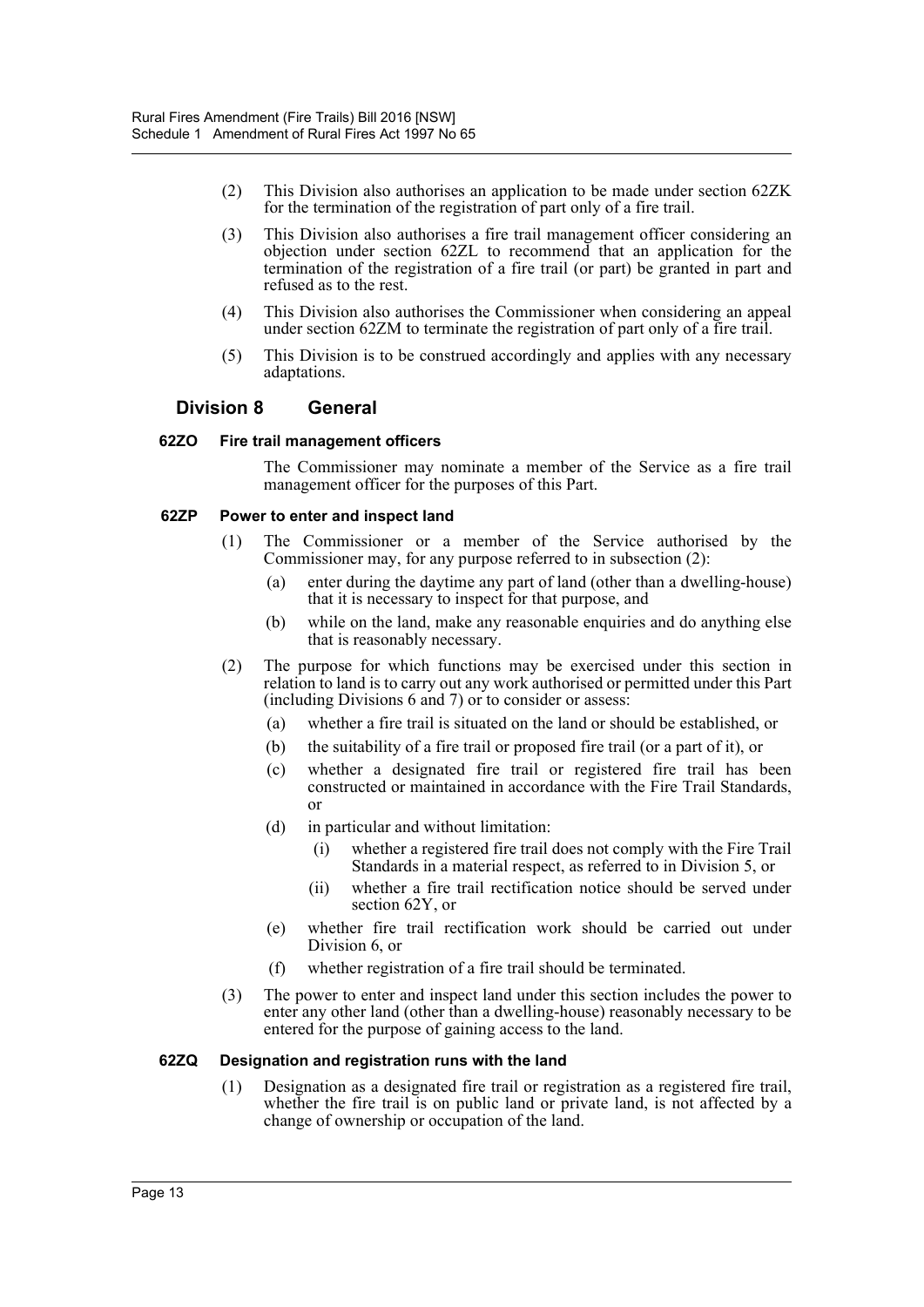- (2) Without limiting subsection (1), designation as a designated fire trail or registration as a registered fire trail on:
	- (a) public land—is not affected if the land becomes private land, or
	- (b) private land—is not affected if the land becomes public land.

#### **[6] Schedule 3 Savings, transitional and other provisions**

Insert at the end of the Schedule, with appropriate Part and clause numbering:

# **Part Provisions consequent on enactment of Rural Fires Amendment (Fire Trails) Act 2016**

## **Definition**

In this Part:

*amending Act* means the *Rural Fires Amendment (Fire Trails) Act 2016*.

#### **Application of amendments to existing agreements relating to private land**

The amendments made by the amending Act (other than this clause) do not apply to agreements entered into by the Commissioner before the commencement of this clause in relation to fire trails on private land, unless the owner consents.

#### **Timetable for first draft fire access and fire trail plans**

The original period referred to in section  $52(4)$  (a) (as inserted by an amendment made by the amending Act) must be within 3 years after the commencement of that amendment.

## **[7] Dictionary**

Omit the definition of *bush fire management plan*. Insert instead:

#### *bush fire management plan* means:

- (a) a plan of operations, or
- (b) a bush fire risk management plan, or
- (c) a fire access and fire trail plan.

## **[8] Dictionary**

Insert in alphabetical order:

*designated fire trail* means a fire trail that is the subject of a direction under section 62L or an agreement under section 62M, that in each case provides for the establishment of a fire trail for the purposes of Part 3B, but does not include a registered fire trail. If the fire trail is not yet wholly or partly created, the fire trail is nevertheless taken to be a designated fire trail situated on the land concerned.

*existing fire trail* includes a former fire trail that has fallen into disuse or has been wholly or partly blocked, damaged or destroyed.

*fire access and fire trail plan* means a plan prepared under Division 4 of Part 3 for the purposes referred to in section 54A.

*fire trail complaint* means a complaint under section 62P.

*fire trail management officer* means a person nominated as a fire trail management officer under section 62ZO.

*fire trail rectification notice* means a notice under section 62Y.